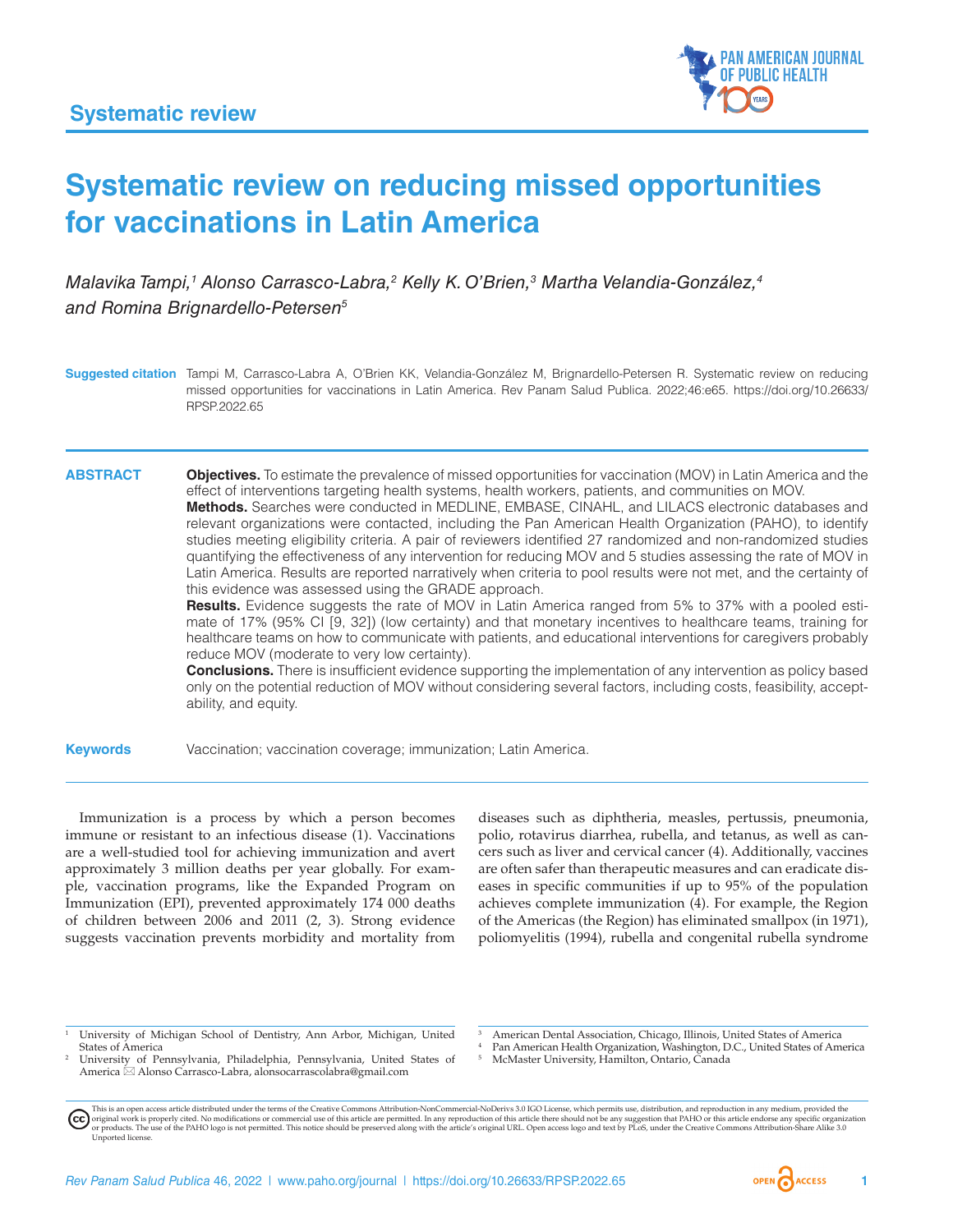(2015), and measles (2016) through immunization (5, 6). Immunization can also contribute to considerable cost-savings for health systems (4). Despite this, many children and adults are still affected by vaccine-preventable diseases. Estimates from the World Health Organization (WHO) suggest that approximately 6.9 million children died from vaccine-preventable diseases in 2011, while approximately 22.6 million infants were not provided essential vaccines (2).

Immunization schedules and vaccine coverage vary nationally and internationally. For example, coverage in Latin America and the Caribbean has considerably decreased since 2013, less than half of countries in the Region reached the WHO 90% coverage target in 2017, and coverage continues to vary dramatically between countries in the Region (3). Due to the COVID-19 pandemic, recent declines in vaccine coverage have the potential to erode historic and hard-fought gains in the Region. A comparison of the number of children receiving diphtheria–tetanus–pertussis (DTP3) and measles, mumps, and rubella (MMR) vaccinations from January to June of 2019 and 2020, respectively, indicates that vaccination coverage decreased by 33% for DPT3 and by 24% for MMR in the Region (7). A number of challenges impede vaccination coverage in the Region, including hard-to-reach communities, political instability, unfavorable socioeconomic factors, religious/cultural beliefs, vaccine hesitancy, limited resources, poor management of health systems, and inadequate monitoring and supervision  $(2, 8-10)$ .

WHO recommends that immunization should be offered to all eligible individuals at every contact point with health services (3, 11). When it is not offered, this is referred to as a "missed opportunity for vaccination" (MOV). An earlier review identified four main reasons for missed opportunities: 1) failure to simultaneously administer all vaccines for an eligible child; 2) false contraindications to immunization; 3) health worker practices; and 4) logistical problems (11). Though patients may seek immunization services, healthcare systems may not accommodate these requests due to lack of an appointment, immunization not being the primary reason for the visit, and despite there being no health-related contraindications. Additionally, patients may seek care in health facilities where immunization is simply not offered (12).

Research has identified several potential approaches (e.g., one-on-one coaching with caregivers) to reduce MOVs (13). Interventions aimed at reducing MOVs are likely to increase vaccination coverage and therefore magnify all beneficial downstream consequences associated with immunization.

Preexisting reviews have identified the main reasons for low vaccine coverage and MOVs (11, 14, 15). Additionally, an earlier systematic review included evidence from randomized controlled trials (RCTs) to measure the effect of interventions on MOVs (13). Although RCTs are the ideal study design for comparing effects of interventions, utilizing evidence from non-randomized studies can provide a comprehensive summary of all evidence on benefits and harms (16). Additionally, previously published reviews have not adequately assessed the certainty of, or confidence in, included evidence.

Regional decisionmakers have called for a comparison of interventions for reducing MOVs (Objective 1) and a summary of evidence (published by national and international organizations) on the rate, or prevalence, of MOVs in Latin America (Objective 2) to comprehensively inform regional decisionmakers on the magnitude of MOVs and potential strategies for reducing these.

### **MATERIALS AND METHODS**

This report is primarily an update of another review—an internal, unpublished systematic review for the Pan American Health Organization (PAHO)—developed in response to a call for evidence on interventions to reduce MOVs. In this update, we included randomized and non-randomized studies on interventions for reducing MOVs (Objective 1). For this current review, we also summarized results from studies measuring the rate of MOVs in Latin America (Objective 2). Reporting of this systematic review was informed by the Preferred Reporting Items for Systematic Reviews and Meta-Analysis (PRISMA) statement and conducted according to a protocol approved by PAHO (available upon request) (17).

#### **Study eligibility**

**Interventions for reducing MOVs (Objective 1).** We included studies on interventions for reducing MOVs for immunizations recommended by WHO with a particular focus on vaccination of the following populations: children under 5 years of age, women of childbearing age, and older adults. We did not include immunizations for human papillomavirus (HPV) due to inconsistent inclusion of HPV vaccination in immunization schedules within the Region (18).

We included RCTs, quasi-randomized controlled trials (CCTs), controlled before-and-after studies (CBAs), and interrupted time series (ITS) quantifying the effect of any intervention (of any duration and in any setting) used for reducing MOVs. We included studies in any language published after 1990. We categorized the interventions as follows:

- Interventions targeting the health system including changes in organization of care within a particular healthcare setting;
- Interventions targeting health workers including hospital administrators, clinicians, nurses, and any other individuals involved in the immunization process;
- Interventions targeting patients or community members including children, adults, caregivers or parents, women of childbearing age, and older adults;
- Mixed interventions targeting one or more of the above categories.

We included studies that compared interventions to another intervention or no intervention, or where the same intervention was monitored over time.

**Outcomes of interest.** We summarized the following outcomes from included studies:

MOVs defined as any healthcare visit that did not result in participants of any age receiving the needed vaccine (11). MOVs were further classified as:

- a. Attributable to the healthcare system;
- b. Attributable to the knowledge, attitudes, and/or decisions of individual patients, caregivers, etc.;
- c. Attributable to the knowledge and/or attitudes of healthcare personnel.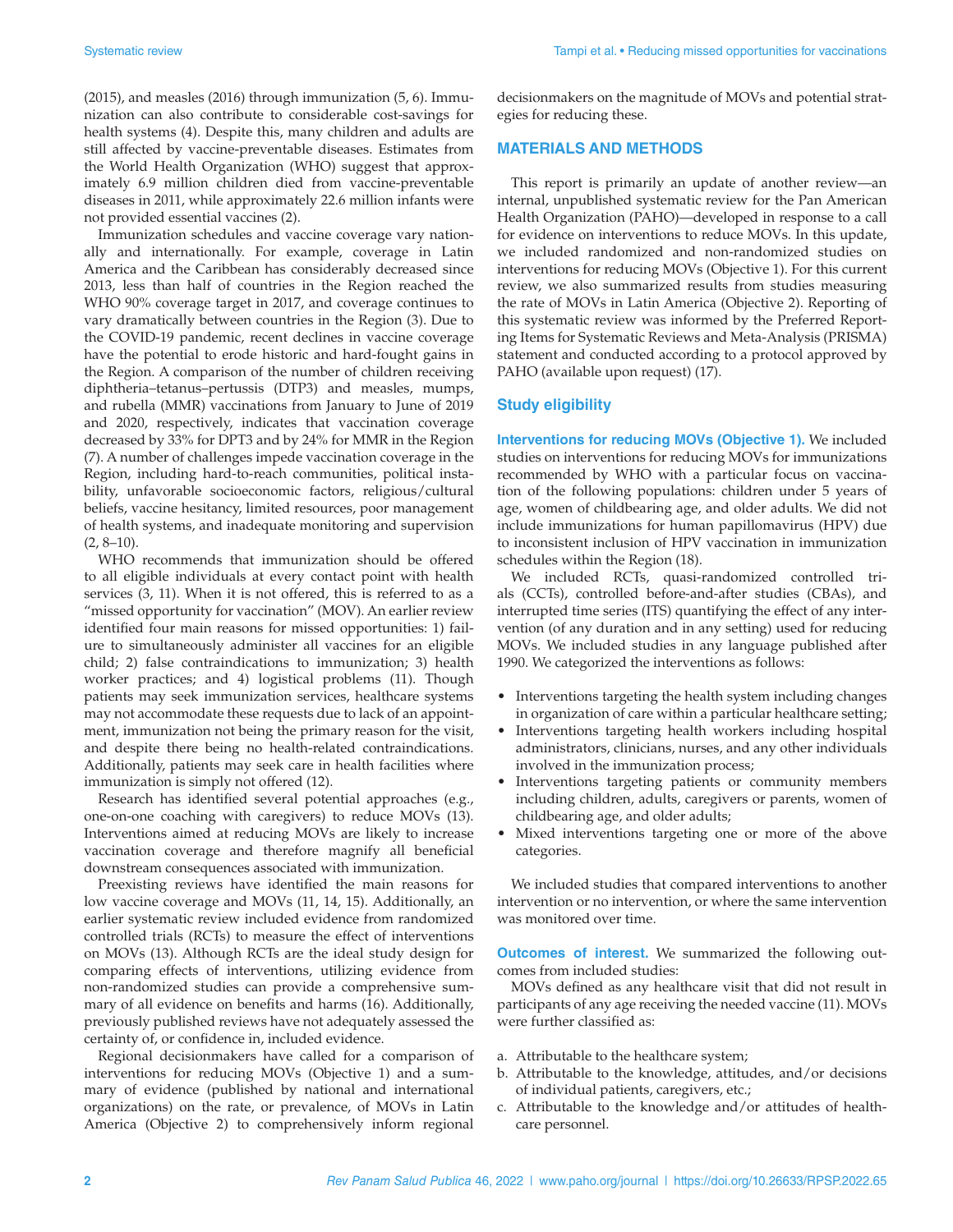**Rate of MOVs in Latin America (Objective 2).** We included any report or study on the rate, or prevalence, of MOVs in Latin America that followed PAHO methodology (19).

#### **Search strategy**

**Interventions for reducing MOVs (Objective 1).** We searched the MEDLINE, EMBASE, CINAHL, and LILACS electronic databases. The original systematic review conducted a search between 1990 and April 2014; we updated the original search strategy, with minor modifications, and ran the search from April 2014 to November 2019. A combination of MeSH and keyword terms on the topics of *immunization* and *missed opportunities for vaccination* were used (full search strategy available upon request).

**Rate of MOVs in Latin America (Objective 2).** We included all studies developed by the Comprehensive Family Immunization Unit of the Family, Health Promotion and Life Course Department of PAHO, which were retrieved by one author (MV), an advisor in the department.

**Gray literature.** Relevant researchers and organizations (WHO, PAHO, UNICEF) were contacted to retrieve any additional material for both Objective 1 and 2.

**Reference lists.** We reviewed reference lists of relevant citations to retrieve any additional study meeting our eligibility criteria for Objectives 1 and 2.

#### **Data collection and analysis (Objective 1)**

**Selection of studies.** We used a pretested form to select studies meeting eligibility criteria. After removing duplicate results, we screened titles/abstracts and full-text articles (authors MT and RB) in succession. We consulted a third author (ACL) to resolve disagreements.

**Data abstraction and management.** Data abstraction was conducted independently and in duplicate by authors (MT, RB, ACL) using a pretested form. We abstracted study characteristics (author, country, journal of publication, year of publication) in addition to data on included populations, interventions, comparisons, and outcomes of interest. We contacted corresponding authors for clarification when needed.

**Risk of bias assessment.** We (MT, RB) independently and in duplicate assessed risk of bias for which we used the Cochrane Risk of Bias tool for randomized clinical trials, and suggested risk of bias criteria for non-randomized studies by the Cochrane Effective Practice and Organization of Care group (20).

**Data synthesis.** When criteria for pooling results were met (the population, intervention, and comparator were judged to be similar enough across studies), we conducted meta-analysis in Review Manager 5.3 to calculate summary estimates. We used a frequentist approach and random-effects models to account for potential, unexplained heterogeneity between studies. We used the participants or clinic visits as the unit of analysis. When it was not possible to conduct meta-analysis (e.g., important clinical heterogeneity precluded us from conducting

a meta-analysis), we reported results narratively. We also accounted for differences in study design and synthesized data separately for RCTs and non-randomized studies. For each comparison, we reported any pooled estimates at an outcome level as risk ratios (RR) or odds ratios (OR) in Grading of Recommendations Assessment, Development and Evaluation (GRADE) Summary of Findings Tables (21). We used the event rate of the control groups to estimate the baseline risk of associated outcomes and obtain absolute estimates of effect.

**Assessment of certainty of the evidence.** The certainty of the evidence can be rated as high, moderate, low, or very low and is influenced by study design and other domains that can decrease (issues of risk of bias, inconsistency, imprecision, indirectness, and publication bias) or increase the certainty (large magnitude of effect, dose-response gradient, and residual confounding acting opposite to what was observed). We assessed the certainty of the evidence at an outcome level using the using the GRADE approach (22).

**Handling of missing data and other analyses.** We planned to contact study authors to obtain missing outcome data if such missing data were judged to affect the certainty of the evidence. We did not conduct any subgroup or sensitivity analyses.

#### **Data collection and analysis (Objective 2)**

**Data abstraction and management.** We abstracted data from selected studies using a pretested data abstraction form. We collected information on the country, target population, data collection period, number of included participants and healthcare centers, number of participants eligible for vaccination, number of MOVs, and reasons for MOVs. For studies including child populations, we collected information about caregivers and any other person(s) responsible for making vaccinationrelated decisions.

**Data analysis.** When criteria for pooling were not met, we summarized data narratively. When studies included/used similar populations and methodology, we calculated an overall rate of MOVs by pooling the proportion of MOVs across studies using a generalized linear mixed model, implemented using the *metaprop* package in the software R (23, 24). We assessed the certainty of the evidence using the same methodology detailed above for Objective 1.

#### **RESULTS**

#### **How to interpret the results**

The GRADE certainty of the evidence reflects how certain we are that the true effect lies within a particular range of results. For example, low certainty evidence implies that the results may be importantly different to what was observed (21). In addition to the certainty of the evidence, interpreting results requires, for example, making a judgment of the importance of the magnitude of reduction in MOVs observed. For example, an absolute risk reduction of 3% of MOVs when providing training to the healthcare team on how to communicate with patients (compared with standard of care) may be too small to be considered important and worth the efforts necessary to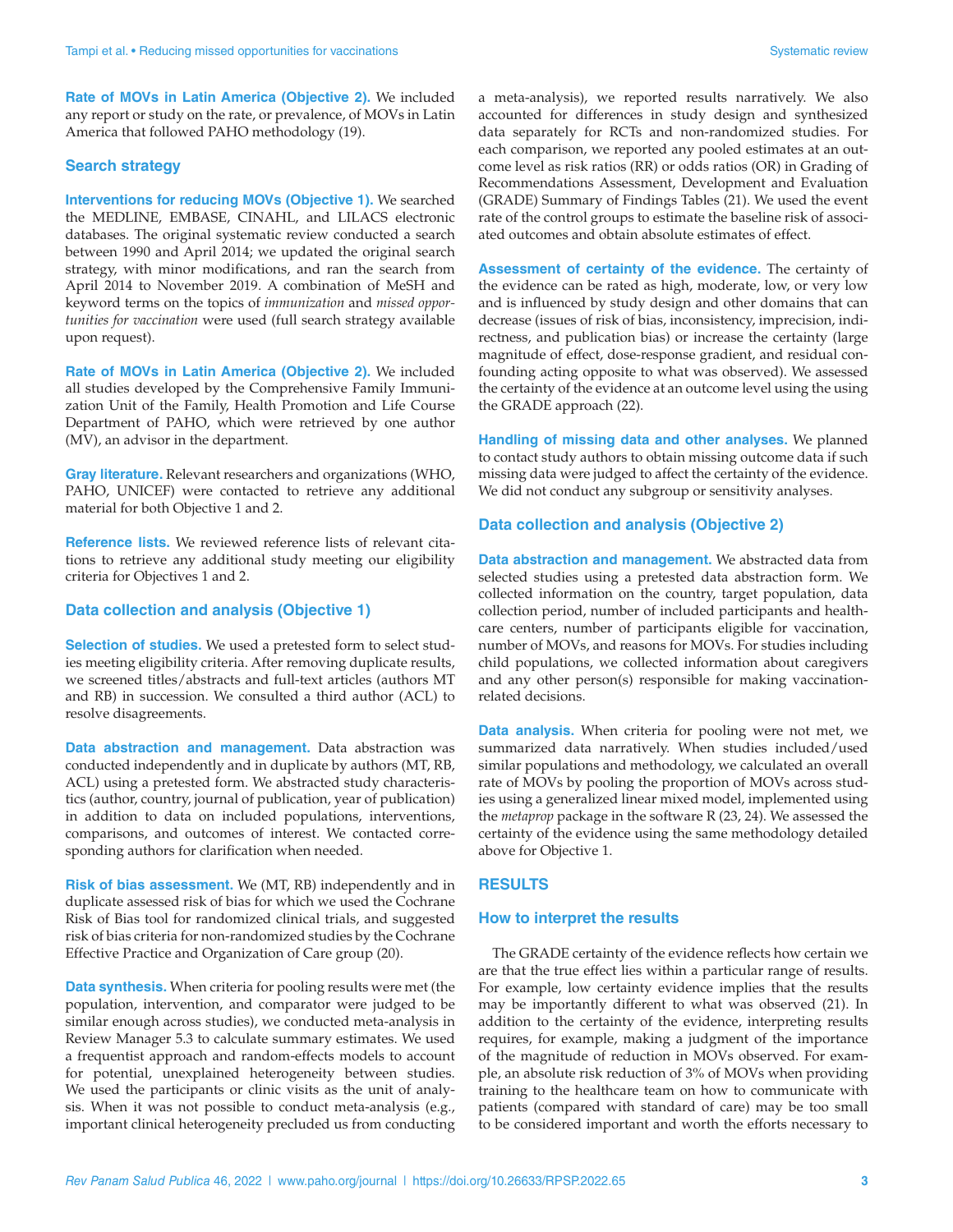provide such training. Finally, it is important to consider that, although important, MOVs are a surrogate for outcomes that are important to patients, such as prevention of diseases. No included studies measured patient-important outcomes.

### **Results (Objective 1)**

The original electronic search retrieved 469 citations, and the contacted organizations suggested 30 papers. We screened all associated titles and abstracts, and 49 articles in full text. The updated search identified 350 new citations, of which 42 were ultimately full-text screened. A total of 27 studies from both searches met eligibility criteria, 6 of which are from the updated search (25–51). The results of the search and screening process are detailed in a PRISMA flow diagram (Figure 1).

#### **Description of included studies**

We included 15 randomized controlled trials (26, 28, 31, 32, 35–39, 41, 43, 45, 48, 49, 51), 2 non-randomized controlled trials (47, 50), 8 before-and-after studies (25, 27, 29, 33, 34, 40, 42, 44, 46), and 1 interrupted time series (30), all published between 1992 and 2019 (study characteristics table available upon request).

Of these studies, 20 were conducted in the United States of America (26, 28–31, 33–37, 41–45, 47–51), 3 in Australia (39, 40, 46), 2 in India (27, 32), 1 in Nigeria (25), and 1 in Sudan (38). No studies were conducted in multiple countries. Fourteen studies were based in a primary care setting (25, 26, 28, 29, 31, 33, 34, 36, 37, 40, 43, 47, 49, 50), 8 in a hospital setting (27, 30, 38, 39, 42, 44–46), 1 in a private clinic (32), and the 3 in a community setting (35, 41, 51). One study was based in both a primary care setting and hospital setting (48).

One study included older adults (39), 1 study children and adolescents with asthma (31), and 1 adolescents (33). Of the remaining studies, 21 included infants or children (25–27, 29, 30, 34–36, 38, 41–43, 46, 47, 49–55), while 3 studies included adults (32, 37, 40), with 1 specifically including pregnant women (32).

Due to the complexity of interventions intended to reduce MOVs, many of the studies reported that the unit of analysis differed from the unit of randomization. Most often researchers randomized practices or physicians and collected and analyzed data at the level of participants or visits. In 10 studies, the unit of intervention was the caregiver or parent of the child (26, 31, 35, 36, 38, 41, 43, 46, 47, 51). Fourteen targeted health workers (27–30, 32, 37, 39, 41, 44–46, 49, 50, 54), 2 both health workers and caregivers (34, 48), 1 targeted adult patients (40), and 3 involved health system and organizational changes (25, 33, 38).

Most included reported estimates of effect associated with the following interventions: improvements in accessibility to vaccination site (38); reminders to healthcare teams (30, 31, 33, 34, 42, 45, 48, 49), patients and caregivers (26, 35, 36); educational interventions for healthcare teams (27, 44, 46, 49), patients and caregivers (40, 47, 51); monetary incentives (28) and fines (41), free vaccination programs (29), exemption from caregiver's authorization (48), patient tracking (43), provider training on communication with patients (37), recommendations provided

#### **FIGURE 1. PRISMA flow chart**



**Source:** Prepared by the authors based on the results from this review.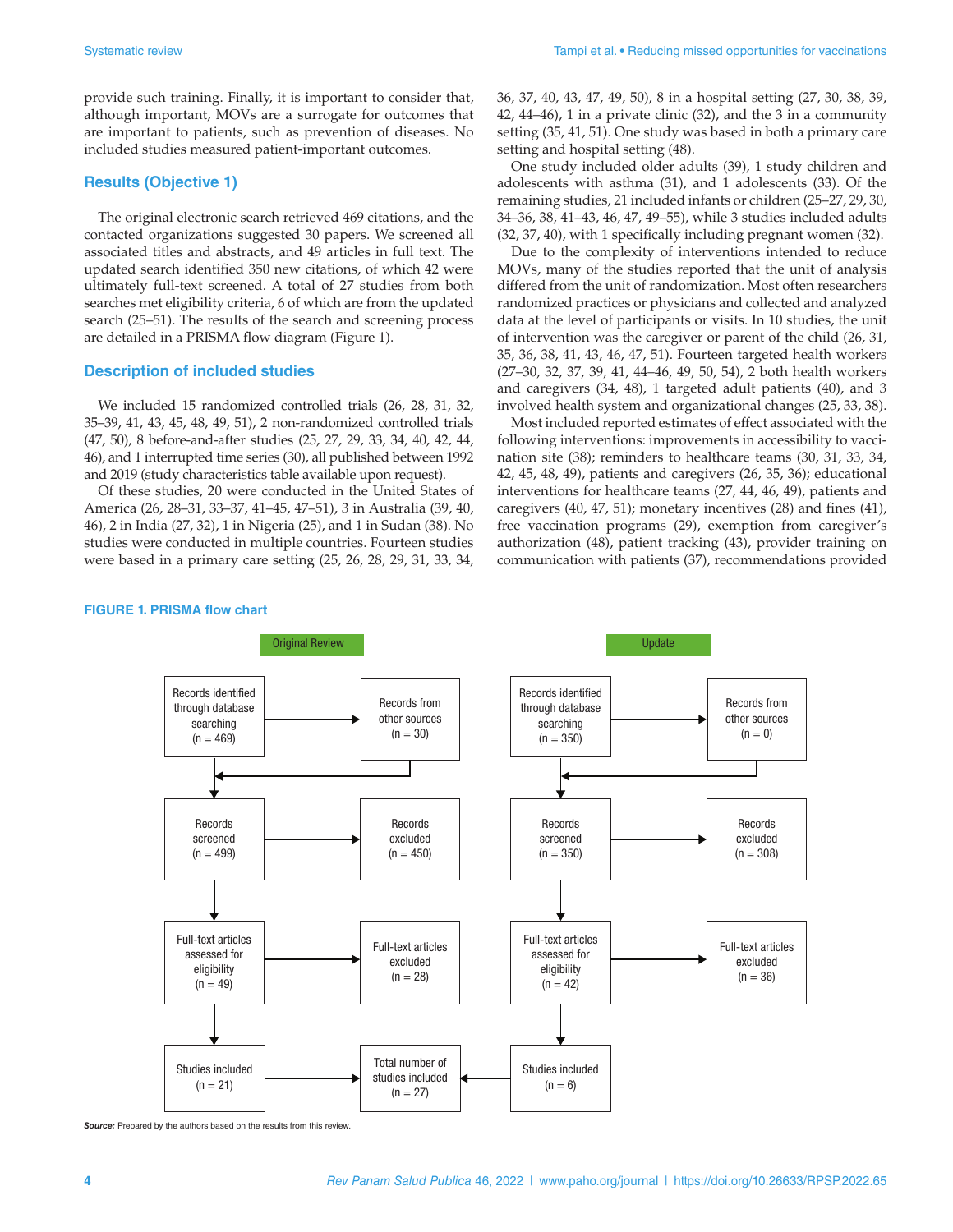by clinicians (32), quality improvement programs (25), and pharmacist presence (50).

There were significant variations in how the primary outcome of interest, reduction in MOVs, was measured. Some studies reported MOVs per patient per year (48), while others reported MOVs for specific vaccines (41), the number of visits at which MOVs occurred (45), mean number of MOVs per infant (47), captured opportunities (i.e., opposite of MOV) (31), and/ or opportunistic immunizations (i.e., opportunities that would have been missed) (46).

#### **Risk of bias assessments**

Major issues of risk of bias were observed in 15 RCTs (risk of bias assessments available upon request); these included issues

related to random sequence generation and allocation concealment. Eight RCTs were judged as having unclear or high risk of bias due to issues with random sequence generation (28, 31, 32, 35–37, 39, 41, 48, 49, 51), and 8 RCTs were judged to have unclear or high risk of bias due to issues with allocation concealment (26, 31, 38, 39, 41, 45, 48, 51). Two non-randomized controlled trials (47, 50) and 9 before-and-after studies (25, 27, 29, 33, 34, 40, 42, 44, 46) were at high risk of bias due to issues with random sequence generation. Finally, 22 out of the 27 included studies were judged to have unclear or high risk of bias due to incomplete or missing outcome data (25–27, 29, 31, 33–37, 39, 40, 42–51).

We summarized the effect of interventions for reducing MOVs and the certainty of this evidence in Table 1. Most studies compared interventions to standard of care (or to no intervention).

#### **TABLE 1. Summary of findings on interventions to reduce missed opportunities for vaccination**

| Intervention                                                    | Study design<br>(number of<br>studies) | Relative risk (95%<br>confidence interval), OR<br>(95% confidence interval),<br>or range in point estimates | Absolute risk reduction<br>(95% CI)<br>(how many fewer MOVs)          | <b>GRADE</b><br>certainty of<br>evidence | Interpretation                                        |  |
|-----------------------------------------------------------------|----------------------------------------|-------------------------------------------------------------------------------------------------------------|-----------------------------------------------------------------------|------------------------------------------|-------------------------------------------------------|--|
| Interventions aimed at healthcare team                          |                                        |                                                                                                             |                                                                       |                                          |                                                       |  |
| Reminders attached to medical records RCT                       | (3)                                    | 0.50<br>(0.19, 1.33)                                                                                        | 245 fewer per 1 000 patients<br>(397 fewer to 162 more))              | LOW                                      | There may be a reduction in MOVs.                     |  |
|                                                                 | 0S<br>(4)                              | RR ranged from 0.54 to<br>0.96                                                                              | RR ranged from 20 to 36 fewer per<br>1 000 patients                   | LOW                                      | There may be a reduction in MOVs.                     |  |
| Educational interventions and<br>performance feedback           | 0S<br>(3)                              | 0.27 (0.20, 0.36) at<br>participant level                                                                   | 359 fewer per 1 000 patients<br>(393 fewer to 315 fewer)              | <b>LOW</b>                               | There may be a reduction in MOVs.                     |  |
|                                                                 |                                        | 0.56 (0.35, 0.88) at visit<br>level                                                                         | 128 fewer per 1 000 patients<br>(190 fewer to 350 fewer)              | <b>LOW</b>                               | There may be a reduction in MOVs.                     |  |
| Web-based training                                              | <b>RCT</b><br>(1)                      | <b>NR</b>                                                                                                   | <b>NR</b>                                                             |                                          | $-$                                                   |  |
| Monetary incentives                                             | <b>RCT</b><br>(1)                      | <b>NR</b>                                                                                                   | 7.5% of MOVs were reduced with<br>bonus check                         | <b>MODERATE</b>                          | There is probably a reduction<br>in MOVs.             |  |
| Training on how to communicate with<br>patients                 | <b>RCT</b><br>(1)                      | 0.97<br>(0.95, 0.98)                                                                                        | <b>NE</b>                                                             | MODERATE                                 | There is probably a reduction<br>in MOVs.             |  |
| Provision of expert recommendations                             | RCT(1)                                 | <b>NR</b>                                                                                                   | <b>NR</b>                                                             |                                          | $-$                                                   |  |
| Interventions aimed at patients or caregivers                   |                                        |                                                                                                             |                                                                       |                                          |                                                       |  |
| Reminders and alerts (mailed and<br>telephone calls)            | <b>RCT</b><br>(3)                      | 1.36<br>(0.67, 2.77)                                                                                        | 112 more per 1 000 patients (102<br>fewer to 549 more)                | <b>VERY LOW</b>                          | We are very uncertain about the<br>effect.            |  |
| Reminders (SMS)                                                 | <b>RCT</b><br>(1)                      | 0.7<br>(0.48, 1.01)                                                                                         | <b>NE</b>                                                             | <b>VERY LOW</b>                          | We are very uncertain about the<br>effect.            |  |
| <b>Educational interventions</b>                                | <b>RCT</b><br>(1)                      | 0.89<br>(0.73, 1.09)                                                                                        | 59 fewer per 1 000 patients<br>(144 fewer to 48 more)                 | <b>MODERATE</b>                          | There is probably a small to no<br>reduction in MOVs. |  |
|                                                                 | Non RCT<br>(1)                         | 0.50<br>(0.34, 0.74)                                                                                        | 179 fewer per 1 000 patients<br>(930 fewer to 237 fewer)              | <b>VERY LOW</b>                          | We are very uncertain about the<br>effect.            |  |
| <b>Monetary fines</b>                                           | <b>RCT</b><br>(1)                      | 0.87<br>(0.80, 0.94)                                                                                        | 560 fewer per 1 000 patients<br>(860 fewer to 160 fewer)              | LOW                                      | There may be a reduction in MOVs.                     |  |
| Patient tracking and outreach                                   | <b>RCT</b><br>(1)                      | <b>NR</b>                                                                                                   | <b>NR</b>                                                             |                                          |                                                       |  |
| Interventions aimed at the healthcare system                    |                                        |                                                                                                             |                                                                       |                                          |                                                       |  |
| Improvement in accessibility (more<br>visible vaccination area) | <b>RCT</b><br>(1)                      | <b>NR</b>                                                                                                   | <b>NR</b>                                                             | $\overline{a}$                           |                                                       |  |
| Free vaccination program                                        | 0S<br>(1)                              | 1.00<br>(0.95, 1.05)                                                                                        | 0 fewer per 1 000<br>(300 fewer to 300 more)                          | <b>LOW</b>                               | There may be little to no effect<br>on MOVs.          |  |
| Exemption from authorization                                    | <b>RCT</b><br>(1)                      | <b>NR</b>                                                                                                   | Researchers describe no statistical<br>differences between the groups | LOW                                      | There may be little to no effect<br>on MOVs.          |  |
| Quality improvement program                                     | 0S<br>(1)                              | <b>NR</b>                                                                                                   | <b>NR</b>                                                             | <b>VERY LOW</b>                          | We are very uncertain about the<br>effect.            |  |
| Presence of pharmacist                                          | Non RCT<br>(1)                         | OR 0.56<br>(0.35, 0.90)                                                                                     | 46 fewer per 1 000 patients<br>(70 fewer to 10 fewer)                 | LOW                                      | There may be a reduction in<br>MOV <sub>s</sub> .     |  |

*Source:* Prepared by the authors based on the results from this review.<br>*Notes:* MOV, missed opportunity for vaccination; RCT, randomized controlled trial; OS, observational study; RR, risk ratio; NR, not reported; NE, no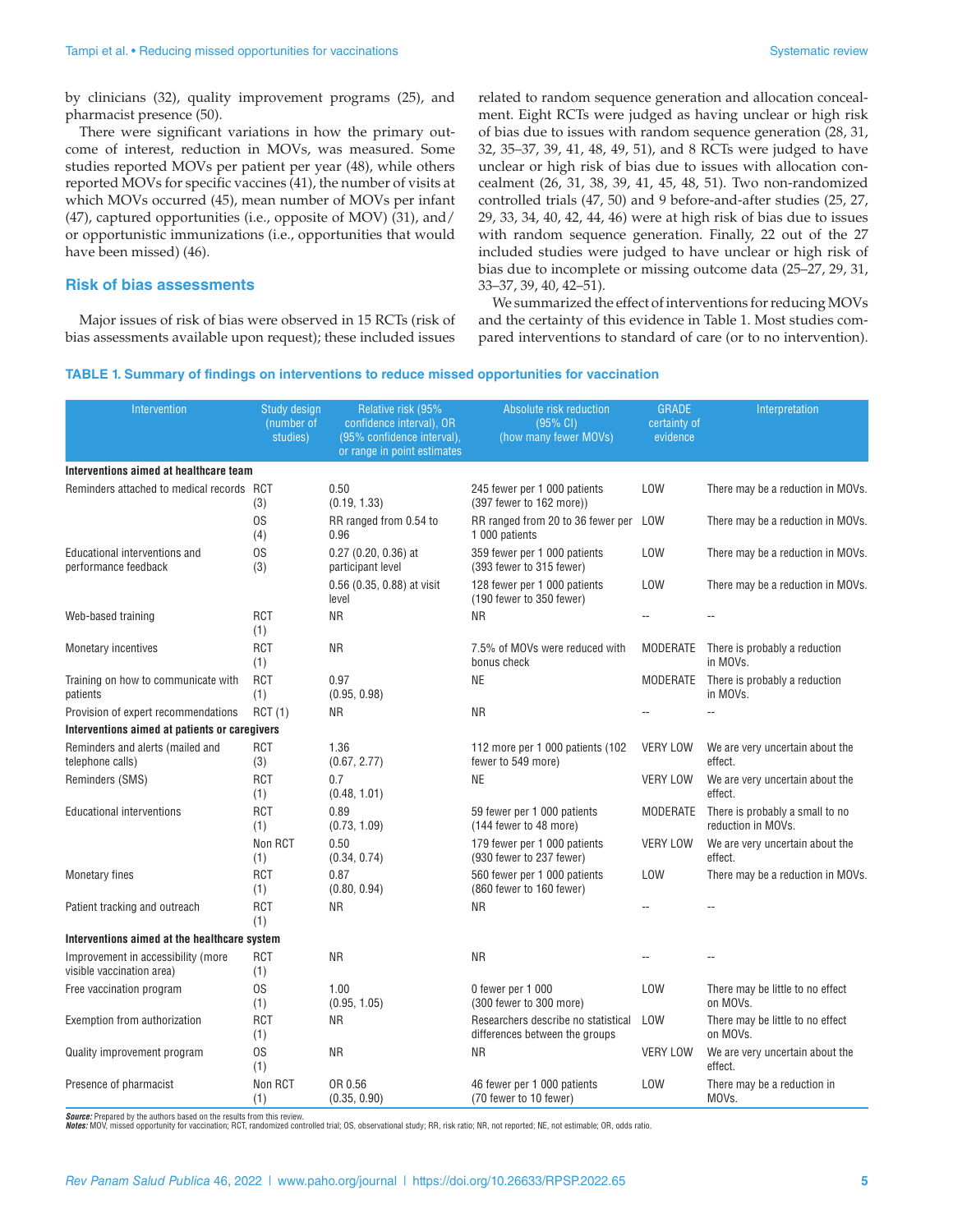The study characteristics table (available upon request) details all comparisons.

#### **Interventions targeting healthcare team**

Eight studies identified interventions targeting the healthcare team. There was moderate certainty evidence that monetary incentives (7.5% reduction in MOVs) (29) and training on how to communicate with patients (RR 0.97; 95% CI [0.95, 0.98]) (37) probably reduce MOVs. There was low certainty evidence suggesting that reminders attached to medical records (RR 0.50; 95% CI [0.19, 1.33] from RCTs) (38) may reduce MOVs, that educational interventions and performance feedback may reduce MOVs (RR 0.27; 95% CI [0.20, 0.36]), and that educational interventions may reduce MOVs (RR 0.56; 95% CI [0.35, 0.88]) (27, 44, 46). One study on web-based training (49) and another using provision of expert recommendations (32) did not report reductions in MOVs.

#### **Interventions targeting patients or caregivers**

Seven studies identified interventions targeting patients or caregivers. There was moderate certainty evidence that educational interventions likely reduce MOVs (RR 0.89; 95% CI [0.73, 1.09]) (51). There was low certainty evidence suggesting that monetary fines may reduce MOVs (RR 0.87; 95% CI [0.80, 0.94]) (41). The certainty of evidence was very low for reminders and alerts, either mailed or by telephone (26, 35, 36), and SMS (short message service) (40). One study assessed patient tracking and outreach for reducing MOVs, but no estimates could be abstracted (43).

#### **Interventions targeting the healthcare system**

Five studies identified interventions targeting healthcare systems. There was low certainty evidence suggesting that presence of a pharmacist (OR 0.56; 95% CI [0.35, 0.90]) (50), offering free vaccination programs (RR 1.00; 95% CI [0.95, 1.05]) (29), and exempting patients from caregiver authorization (researchers reported no statistical differences) may reduce MOVs (48). There was very low certainty evidence suggesting that quality improvement programming may result in little to no reduction of MOVs (no reduction reported) (25). One study measuring outcomes of improving accessibility to vaccination sites did not report reduction of MOVs (38).

#### **Results of studies developed by PAHO (Objective 2)**

We included five studies conducted between 2012 and 2018 in Honduras, Ecuador, Peru, Panama, and Bogotá (Colombia) (52–56). Studies included 368 to 2 495 participants. Three of the studies focused on reducing MOVs in children under 5 years of age (52, 53, 55), one on children under 3 (54), and another on children under 2 years (56). All studies used a cross-sectional design, and one added a qualitative design component (52). Table 2 summarizes the main characteristics of these studies.

Studies reported a total of 579 MOVs for 2 030 children eligible for vaccination (a rate of 5%–37% MOVs per country) (Table 2). The pooled rate of MOVs, estimated from data from five countries in the Region, was 17% (95% CI [9, 32]). Statistical tests suggest important heterogeneity among included studies (I<sup>2</sup> 97%). All studies reported that parents/caregivers, primarily women, made vaccination-related decisions for their children, and MOVs did not seem to be associated with the caregiver's level of education (32%–72% of caregivers completed high school) (Table 2). The reasons for MOVs varied across countries, and the largest proportion of MOVs were attributable to healthcare personnel knowledge, attitudes, and practices (Figure 2).

#### **Certainty of the evidence for Objectives 1 and 2**

The certainty of the evidence on interventions for reducing MOVs ranged from very low to moderate certainty, due to serious issues of risk of bias and imprecision, and studies measuring the prevalence of MOVs in Latin America were of low certainty. The main limitation of this second body of evidence was indirectness (applicability concerns) and imprecision, with the extremes of the confidence interval of the pooled estimate suggesting a small prevalence of MOVs at one extreme and a large prevalence of MOVs at the other.

#### **DISCUSSION**

This review summarizes the proportion of MOVs in the Region and the best available evidence on interventions (targeting healthcare teams, patients or caregivers, and healthcare systems) for reducing MOVs. Results from studies from the Region suggest that 17% of recommended vaccines are missed (low certainty evidence). Results also suggest that monetary

#### **TABLE 2. Characteristics of regional studies developed by PAHO and association between educational level of caregivers and missed opportunities for vaccination**

| Country  | <b>Target</b><br>population | Number of<br>caregivers<br><i>interviewed</i> | Sex (% girls) | Attending<br>healthcare<br>center for<br>vaccination | <b>MOVs</b><br>$(95% \text{ CI})$ | % caregivers with<br>education higher<br>than high school | % caregivers that<br>at least completed<br>high school |
|----------|-----------------------------|-----------------------------------------------|---------------|------------------------------------------------------|-----------------------------------|-----------------------------------------------------------|--------------------------------------------------------|
| Colombia | <2 years                    | 738                                           | 52%           | 43%                                                  | $5\%$ (2, 12)                     | $~20\%$                                                   | $~10\%$                                                |
| Honduras | <5 years                    | 696                                           | 51%           | 54%                                                  | $9\%$ (6, 12)                     | 6%                                                        | 32%                                                    |
| Panama   | <5 years                    | 1 139                                         | 51%           | 23%                                                  | 17% (14, 21)                      | 25%                                                       | 53%                                                    |
| Ecuador  | <5 years                    | 368                                           | <b>NR</b>     | 50%                                                  | 36% (27, 45)                      | 43%                                                       | 72%                                                    |
| Peru     | <3 years                    | 2 4 9 5                                       | 50%           | 26%                                                  | 37% (34, 40)                      | 26%                                                       | 67%                                                    |

*Source:* Prepared by the authors based on the results from this review. *Notes:* MOV, missed opportunity for vaccination; NR, not reported.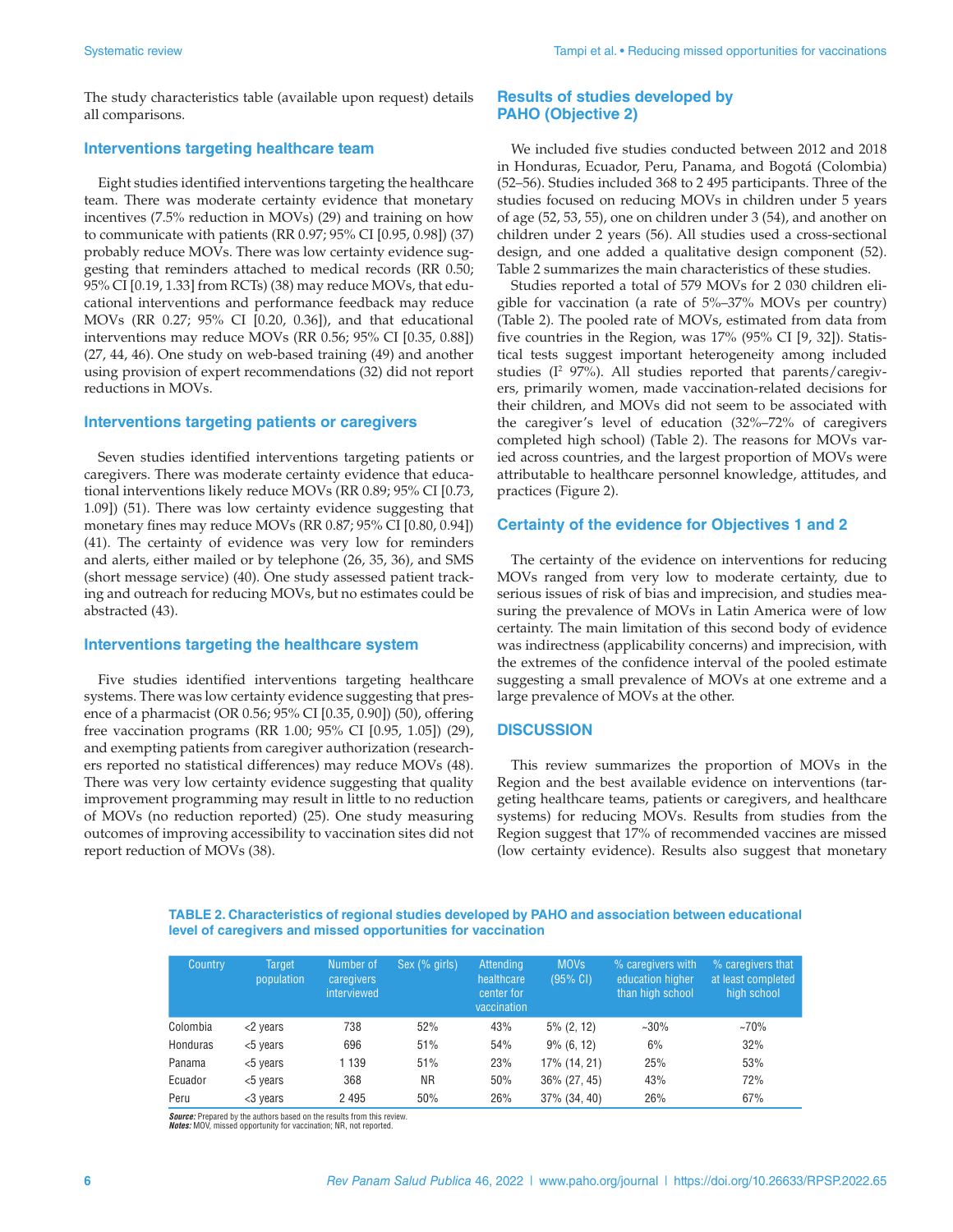#### **FIGURE 2. Reasons for missed opportunities for vaccination in five Latin American countries**



**Attributable to health services** 

Attributable to healthcare personnel knowledge, attitudes, practices

Source: Prepared by the authors based on the results from this review.

incentives to healthcare teams, training healthcare teams on patient communication, and educational interventions for caregivers probably reduce MOVs (moderate to very low certainty across interventions and outcomes).

#### **Overall completeness and applicability of evidence**

For our first research objective, reports meeting eligibility criteria studied interventions for reducing MOVs for children and were conducted in Australia and the United States of America—countries with high vaccine coverage. This may limit the applicability of the findings to adults or settings in low- and middle-income countries, including several countries within the Region. Although there was a variety of included interventions, which readers might interpret as increased applicability, each of the interventions seemed to have its own unique effect. Because of this, the effect of a specific intervention should not be generalized to other interventions aimed at the same recipient. Cross-sectional studies on the prevalence of MOVs in Latin America were conducted in five countries. The heterogeneity observed among these studies decreases the applicability of the findings to settings outside of the Region.

#### **Agreement and disagreement with other studies or reviews**

In a recently published systematic review, authors addressed our first research objective (13). In comparison, we did not limit eligibility criteria to RCTs (resulting in 26 additional studies added to this review), performed more comprehensive searches, and evaluated certainty of the evidence using the GRADE approach; this allowed us to more accurately present limitations that may influence results and conclusions. Finally, authors from the previous review suggested that patient education/tracking, outreach sessions, and provider prompts reduced MOVs. Our review suggests that, in addition to the interventions suggested by the previous review, monetary incentives for healthcare teams probably reduce MOVs.

#### **Implications for research**

We suggest the development of higher-quality randomized and non-randomized studies on interventions for reducing MOVs, especially for adult and special populations that require vaccination (e.g., women of childbearing age and seniors). We also suggest that this research be conducted in low- or middleincome countries (or those with lower vaccination coverage) and in the context of issues associated with access to care, vaccine hesitancy, and the COVID-19 pandemic. We encourage testing of cross-cutting health system changes, interventions targeting vaccine hesitancy, and community-level interventions. Furthermore, we encourage reporting of outcomes such as costs, vaccine wastage rate, satisfaction with care, occurrence of vaccine-preventable diseases, and healthcare personnel's attitudes. In addition, uniform definitions of MOVs should be adopted to promote comparability of studies.

#### **Implications for practice and policy**

The results of this review suggest an important rate of MOVs in the Region. This is in line with evidence on decreased vaccine coverage, weakening of epidemiological surveillance, emerging outbreaks of vaccine-preventable diseases, inadequate long-term sustainable financing, the challenge of scientific misinformation, and increasing vaccine hesitancy. Every effort must be made to consider interventions for reducing MOVs while maintaining the trust of populations in the Region in vaccination services, establish and follow national guidelines for immunization in the context of COVID-19 transmission, prioritize newborn vaccinations, and maintain periodic and systematic registries of the population pending vaccination (7, 57). Now more than ever, ensuring that every child who accesses a health center has their vaccination status reviewed and their vaccination schedule completed will be an opportunity to improve vaccination coverage and reduce incidence of vaccine-preventable diseases (1).

#### **Strengths and limitations of this review**

The strengths of this review include not limiting evidence to studies in English, assessment of gray literature, and conducting screening and data abstraction independently and in duplicate. This review is limited by reporting issues in and methodological quality of the included evidence, which largely prevented us from conducting meta-analyses or from presenting the results in a consistent manner across interventions/ outcomes. Furthermore, a paucity (and poor reporting) of study data resulted in our analysis not comprehensively accounting for instances where unit of randomization differed from unit of analysis. This may have resulted in confidence intervals that are more precise than they should be. Because the certainty of many of our estimates was rated down for imprecision, we believe that unit of analysis issues did not have an important impact on our conclusions.

#### **Conclusion**

MOVs can increase the incidence of vaccine-preventable diseases in the Region. Clinicians and other decisionmakers within the Region should consider this review's limitations, paucity of

Attributable to caregiver knowledge, attitudes, practices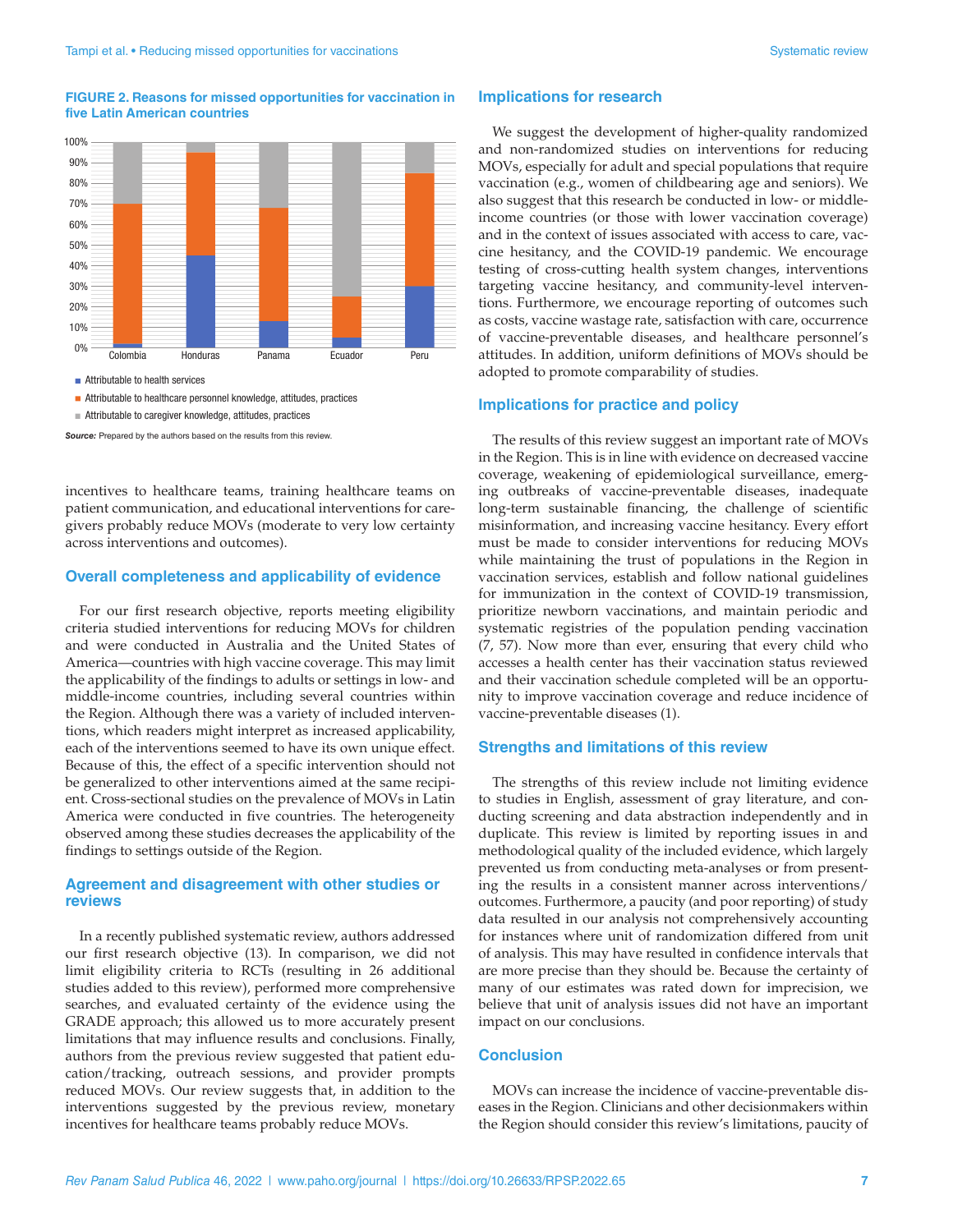evidence on patient-important outcomes, and the influence of several other factors (including costs, feasibility, acceptability, and equity) before implementing interventions for reducing MOVs (monetary incentives to healthcare teams, training healthcare teams on patient communication, and educational interventions for caregivers) at an individual or population level.

**Author contributions.** MV conceived the original project idea. All authors (MT, ACL, KB, MV, RB) contributed to the planning, data collection, and analysis as well as writing, reviewing, and approving the final version of the manuscript.

**Acknowledgments.** The authors would like to thank the national officials, subnational authorities, local health workers, and parents in Colombia, Ecuador, Honduras, Panama, and Peru for their participation in these assessments of missed opportunities for vaccination. Without the cooperation and collaboration of all of them, including officers of the Pan American Health Organization and the Albert B. Sabin Institute (Grant 397020 Improving Vaccine Coverage Rates in the Latin American Region), this review would not have been successfully completed.

**Conflict of interest.** The authors declare no conflict of interest, including financial ties, academic commitments, personal relationships, political or religious beliefs, and institutional affiliation, among others.

**Financial support.** This study was funded by the Pan American Health Organization.

**Disclaimer.** Authors hold sole responsibility for the views expressed in the manuscript, which may not necessarily reflect the opinion or policy of the *RPSP/PAJPH* and/or those of the Pan American Health Organization.

#### **REFERENCES**

- 1. World Health Organization [Internet]. Geneva: WHO; 2021. Vaccines and immunization. Available from: [http://www.who.int/](http://www.who.int/topics/immunization/en) [topics/immunization/en](http://www.who.int/topics/immunization/en)/.
- 2. World Health Organization [Internet]. Geneva: WHO; 2021. Immunization coverage 2014. Available from: [http://www.who.int/](http://www.who.int/mediacentre/factsheets/fs378/en) [mediacentre/factsheets/fs378/en](http://www.who.int/mediacentre/factsheets/fs378/en)/.
- 3. Llau A. National vaccine coverage trends and funding in Latin America and the Caribbean. Vaccine 2021;39:317–23.
- 4. Andre FE, Booy R, Bock HL, Clemens J, Datta SK, John TJ, et al. Vaccination greatly reduces disease, disability, death and inequity worldwide. Bull World Health Organ. 2008;86(2):140–6.
- 5. Peltola H, Davidkin I, Paunio M, Valle M, Leinikki P, Heinonen OP. Mumps and rubella eliminated from Finland. JAMA. 2000; 284(20):2643–7.
- 6. Pan American Health Organization [Internet]. Washington, DC: PAHO; 2016. Region of the Americas is declared free of measles. Available from: [https://www3.paho.org/hq/index.php?option=](https://www3.paho.org/hq/index.php?option=com_content&view=article&id=12528:region-americas-declared-free-measles&Itemid=1926&lang=en) [com\\_content&view=article&id=12528:region-americas-declared](https://www3.paho.org/hq/index.php?option=com_content&view=article&id=12528:region-americas-declared-free-measles&Itemid=1926&lang=en)[free-measles&Itemid=1926&lang=en](https://www3.paho.org/hq/index.php?option=com_content&view=article&id=12528:region-americas-declared-free-measles&Itemid=1926&lang=en)
- 7. Pan American Health Organization. Annual Report of the Director of the Pan American Sanitary Bureau 2020. Saving Lives and Improving Health and Well-Being. Washington, DC: PAHO; 2020. Available from:<https://iris.paho.org/handle/10665.2/52852>
- 8. MacIntyre CR, Leask J. Immunization myths and realities: responding to arguments against immunization. J Paediatr Child Health. 2003;39(7):487–91.
- 9. Guzman-Holst A. Barriers to vaccination in Latin America: A systematic literature review. Vaccine. 2020;38(3):470–81.
- 10. Pan American Health Organization [Internet]. Washington, DC: PAHO; 2021. Immunization. Available from: [https://www.paho.](https://www.paho.org/en/topics/immunization) [org/en/topics/immunization](https://www.paho.org/en/topics/immunization)
- 11. Hutchins SS, Jansen HA, Robertson SE, Evans P, Kim-Farley RJ. Studies of missed opportunities for immunization in developing and industrialized countries. Bull World Health Organ. 1993;71(5): 549–60.
- 12. Orenstein WA, Cutts F, Gindler JS, Hutchings S, Bernier R, Dini E, editors. Opportunities to vaccinate. Annual Immunization Conference; 1991; Washington, D.C.
- 13. Jaca A, Mathebula L, Iweze A, Pienaar E, Wiysonge CS. A systematic review of strategies for reducing missed opportunities for vaccination. Vaccine. 2018;36(21):2921–7.
- 14. Rainey JJ, Watkins M, Ryman TK, Sandhu P, Bo A, Banerjee K. Reasons related to non-vaccination and under-vaccination of children in low and middle income countries: findings from a systematic review of the published literature, 1999-2009. Vaccine. 2011;29(46): 8215–21.
- 15. Favin M, Steinglass R, Fields R, Banerjee K, Sawhney M. Why children are not vaccinated: a review of the grey literature. Int Health. 2012;4(4):229–38.
- 16. Schunemann HJ, Cuello C, Akl EA, Mustafa RA, Meerpohl JJ, Thayer K, et al. GRADE guidelines: 18. How ROBINS-I and other tools to assess risk of bias in nonrandomized studies should be used to rate the certainty of a body of evidence. J Clin Epidemiol. 2019;111:105–14.
- 17. Moher D, Liberati A, Tetzlaff J, Altman DG. Preferred reporting items for systematic reviews and meta-analyses: the PRISMA statement. J Clin Epidemiol. 2009;62(10):1006–12.
- 18. Nogueira-Rodrigues A. HPV Vaccination in Latin America: Global Challenges and Feasible Solutions. Am Soc Clin Oncol Educ Book. 2019;39:e45–e52.
- 19. Organización Panamericana de la Salud. Metodología para la evaluación de oportunidades perdidas de vacunación. Washington, DC: OPS; 2014.
- 20. Cochrane Effective Practice and Organisation of Care. EPOC Resources for review authors. Oslo: Norwegian Knowledge Centre for the Health Services; 2013. Available from: [http://epocoslo.](http://epocoslo.cochrane.org/epoc-specific-resources-review-authors) [cochrane.org/epoc-specific-resources-review-authors](http://epocoslo.cochrane.org/epoc-specific-resources-review-authors)
- 21. Guyatt G, Oxman AD, Akl EA, Kunz R, Vist G, Brozek J, et al. GRADE guidelines: 1. Introduction-GRADE evidence profiles and summary of findings tables. J Clin Epidemiol. 2011;64(4):383–94.
- 22. Balshem H, Helfand M, Schunemann HJ, Oxman AD, Kunz R, Brozek J, et al. GRADE guidelines: 3. Rating the quality of evidence. J Clin Epidemiol. 2011;64(4):401–6.
- 23. R Core Team. R: A language and environment for statistical computing. Vienna: R Foundation for Statistical Computing; 2016.
- 24. Viechtbauer W. Conducting Meta-Analyses in R with the metafor Package. J Stat Softw. 2010;36(3):1–48.
- 25. Adamu AA, Uthman OA, Gadanya MA, Wiysonge CS. Implementation and evaluation of a collaborative quality improvement program to improve immunization rate and reduce missed opportunities for vaccination in primary health-care facilities: a time series study in Kano, Nigeria. Expert Rev Vaccines. 2019;18(9):969–91.
- 26. Daley MF, Steiner JF, Kempe A, Beaty BL, Pearson KA, Jones JS, et al. Quality improvement in immunization delivery following an unsuccessful immunization recall. Ambul Pediatr. 2004;4(3):217–23.
- 27. Deivanayagam N, Nedunchelian K, Mala N, Ashok TP, Rathnam SR, Ahmed SS. Missed opportunities for immunization in children under 2 years attending an urban teaching hospital. Indian Pediat. 1995;32(1):51–7.
- 28. Fairbrother G, Hanson KL, Friedman S, Butts GC. The impact of physician bonuses, enhanced fees, and feedback on childhood immunization coverage rates. Am J Public Health. 1999;89(2):171–5.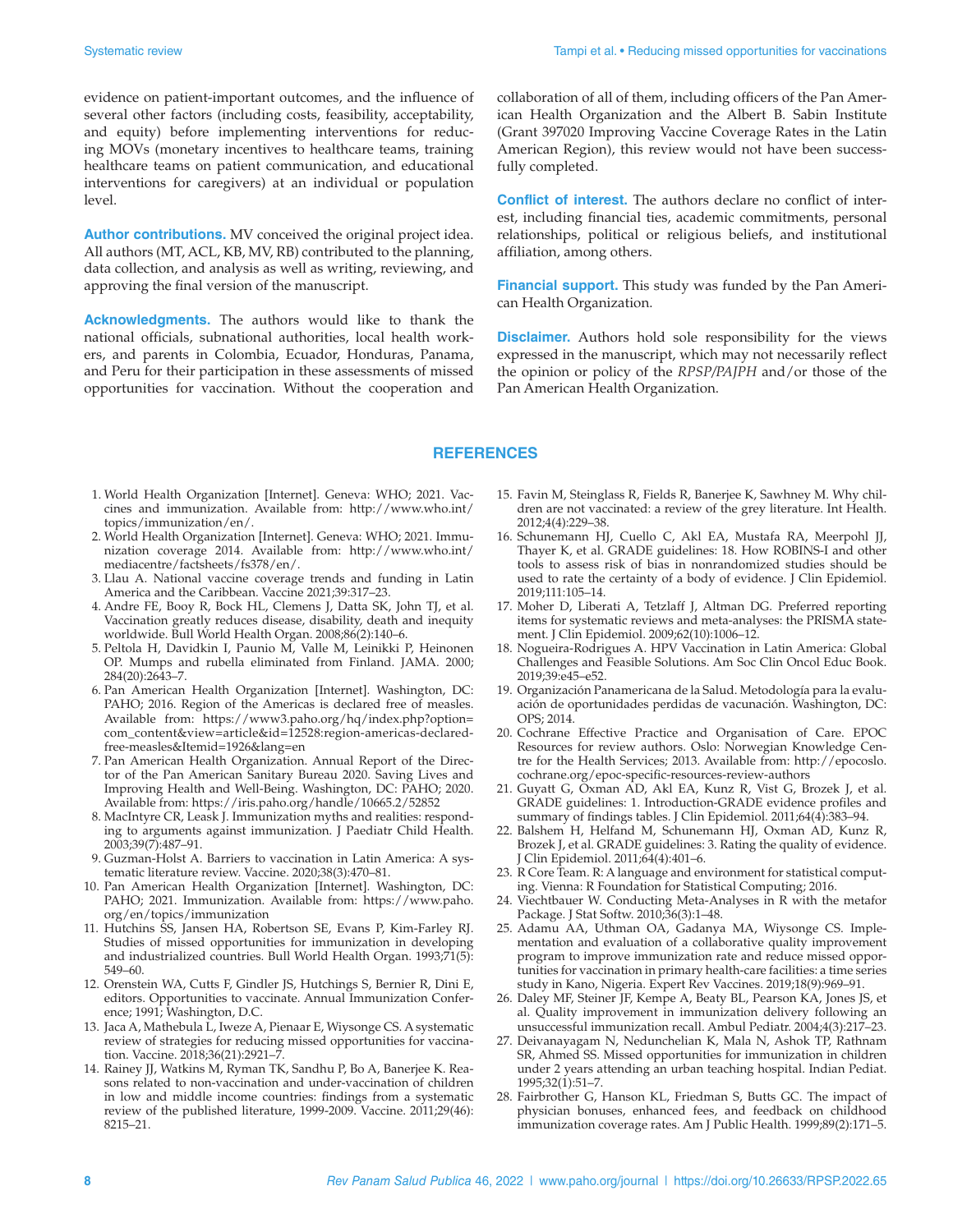- 29. Fairbrother G, Friedman S, Hanson KL, Butts GC. Effect of the vaccines for children program on inner-city neighborhood physicians. Arch Pediatr Adolesc Med. 1997;151(12):1229–35.
- 30. Fiks AG, Grundmeier RW, Biggs LM, Localio AR, Alessandrini EA. Impact of clinical alerts within an electronic health record on routine childhood immunization in an urban pediatric population. Pediatrics. 2007;120(4):707–14.
- 31. Fiks AG, Hunter KF, Localio AR, Grundmeier RW, Bryant-Stephens T, Luberti AA, et al. Impact of electronic health record-based alerts on influenza vaccination for children with asthma. Pediatrics. 2009;124(1):159–69.
- 32. Giduthuri JG, Purohit V, Maire N, Kudale A, Utzinger J, Schindler C, et al. Influenza vaccination of pregnant women: Engaging clinicians to reduce missed opportunities for vaccination. Vaccine. 2019;37(14):1910–7.
- 33. Harper PG, Murray DM. An organizational strategy to improve adolescent measles-mumps-rubella vaccination in a low socioeconomic population. A method to reduce missed opportunities. Arch Fam Med. 1994;3(3):257–62.
- 34. Hicks P, Tarr GAM, Hicks XP. Reminder cards and immunization rates among Latinos and the rural poor in Northeast Colorado. J Am Board Fam Med. 2007;20(6):581–6.
- 35. Irigoyen MM, Findlay S, Wang D, Chen S, Chimkin F, Pena O et al. Challenges and successes of immunization registry reminders at inner-city practices. Ambul Pediatr. 2006;6(2):100–4.
- 36. Kempe A, Lowery NE, Pearson KA, Renfrew BL, Jones JS, Steiner JF, et al. Immunization recall: effectiveness and barriers to success in an urban teaching clinic. J Pediatr. 2001;139(5):630–5.
- 37. Lin CJ, Nowalk MP, Pavlik VN, Brown AE, Zhang S, Raviotta JM, et al. Using the 4 pillars™ practice transformation program to increase adult influenza vaccination and reduce missed opportunities in a randomized cluster trial. BMC Infect Dis. 2016;16(1):623.
- 38. Loevinsohn BP, Gareaballah E. Missed opportunities for immunization during visits for curative care: a randomized cross-over trial in Sudan. Bull World Health Organ. 1992;70(3):335–9.
- 39. MacIntyre CR, Kainer MA, Brown GV. A randomised, clinical trial comparing the effectiveness of hospital and community-based reminder systems for increasing uptake of influenza and pneumococcal vaccine in hospitalised patients aged 65 years and over. Gerontology. 2003;49(1):33–40.
- 40. McIver R, Dyda A, McNulty AM, Knight V, Wand HC, Guy RJ. Text message reminders do not improve hepatitis B vaccination rates in an Australian sexual health setting. J Am Med Inform Assoc. 2016;23(e1):e88–e92.
- 41. Minkovitz C, Holt E, Hughart N, Hou W, Thomas L, Dini E, et al. The effect of parental monetary sanctions on the vaccination status of young children: an evaluation of welfare reform in Maryland. Arch Pediatr Adolesc Med. 1999;153(12):1242–7.
- 42. Minkovitz CS, Belote AD, Higman SM, Serwint JR, Weiner JP. Effectiveness of a practice-based intervention to increase vaccination rates and reduce missed opportunities. Arch Pediatr Adolesc Med. 2001;155(3):382–6.
- 43. Rodewald LE, Szilagyi PG, Humiston SG, Barth R, Kraus R, Raubertas RF. A randomized study of tracking with outreach and provider prompting to improve immunization coverage and primary care. Pediatrics. 1999;103(1):31–8.
- 44. Sabnis SS, Pomeranz AJ, Amateau MM. The effect of education, feedback, and provider prompts on the rate of missed vaccine opportunities in a community health center. Clin Pediatr (Phila). 2003;42(2):147–51.
- 45. Shaw JS, Samuels RC, Larusso EM, Bernstein HH, Rodewald LE, Szilagyi PG, et al. Impact of an encounter-based prompting system

on resident vaccine administration performance and immunization knowledge. A randomized study of tracking with outreach and provider prompting to improve immunization coverage and primary care. Pediatrics. 2000;105(4 Pt 2):978–83.

- 46. Skull S, Krause V, Roberts L, Dalton C. Evaluating the potential for opportunistic vaccination in a Northern Territory hospital. J Paediatr Child Health. 1999;35(5):472–5.
- 47. Stille CJ, Christison-Lagay J, Bernstein BA, Dworkin PH. A simple provider-based educational intervention to boost infant immunization rates: a controlled trial. Clin Pediatr (Phila). 2001;40(7): 365–73.
- 48. Szilagyi PG, Rodewald LE, Humiston SG, Pollard L, Klossner K, Jones AM, et al. Reducing missed opportunities for immunizations. Easier said than done. Arch Pediatr Adolesc Med. 1996;150(11): 1193–200.
- 49. Werk LN, Diaz MC, Cadilla A, Franciosi JP, Hossain MJ. Promoting Adherence to Influenza Vaccination Recommendations in Pediatric Practice. J Prim Care Community Health. 2019;10:2150132719853061.
- 50. Wise KA, Sebastian SJ, Haas-Gehres AC, Moore-Clingenpeel MD, Lamberjack KE. Pharmacist impact on pediatric vaccination errors and missed opportunities in the setting of clinical decision support. Am Pharm Assoc. 2017;57(3):356-61.
- 51. Wood D, Schuster M, Donald-Sherbourne C, Duan N, Mazel R, Halfon N. Reducing missed opportunities to vaccinate during child health visits. How effective are parent education and case management? Arch Pediatr Adolesc Med. 1998;152(3):238–43.
- 52. Martínez Reyes IE, Varela Murillo Ml, Sevilla Maradiaga JJ, Estrada OM, McField Montes GJ, Pardo Cruz F, et al. Oportunidades Perdidas de Vacunación en los niños menores de cinco años en los Establecimientos de Salud del Primer Nivel de Atención, Honduras, mayo del 2018. Tegucigalpa: Gobierno de la República de Honduras, Secretaría de Salud; 2018.
- 53. Jimbo Sotomayor R, Armijos Acurio L, Sánchez Choez X, Vilema Ortiz M, Ghisays G, Moyota Quinzo D, et al. Missed opportunities of vaccination in primary health care establishments in Ecuador. Vacunas. 2019;20(2):46–52.
- 54. Perú, Ministerio de Salud; Organización Panamericana de la Salud. Investigación de oportunidades perdidas para vacunación (OPPV) en Perú. [Report acquired through the Pan American Health Organization Comprehensive Family Immunization Unit.] Perú, Ministerio de Salud; 2014.
- 55. Quiroz N, Jimeno J, Sales V, Alvarez S, Fossatti L. Informe final: Evaluación de oportunidades perdidas de vacunación en la República de Panamá. [Report acquired through the Pan American Health Organization Comprehensive Family Immunization Unit.] Panama City: Vax Trials; 2014.
- 56. Sigma Dos Colombia; Organización Panamericana de la Salud. Informe Final: Oportunidades Perdidas de Vacunación en Colombia. [Report acquired through the Pan American Health Organization Comprehensive Family Immunization Unit.] Bogotá: Sigma Dos Colombia, Organización Panamericana de la Salud; 2014.
- 57. MacDonald N, Mohsni E, Al-Mazrou Y, Andrus JK, Arora N, Elden S, et al. Global vaccine action plan lessons learned I: Recommendations for the next decade. Vaccine. 2020;38(33):5364–71.

Manuscript submitted on 14 July 2021. Revised version accepted for publication on 24 November 2021.